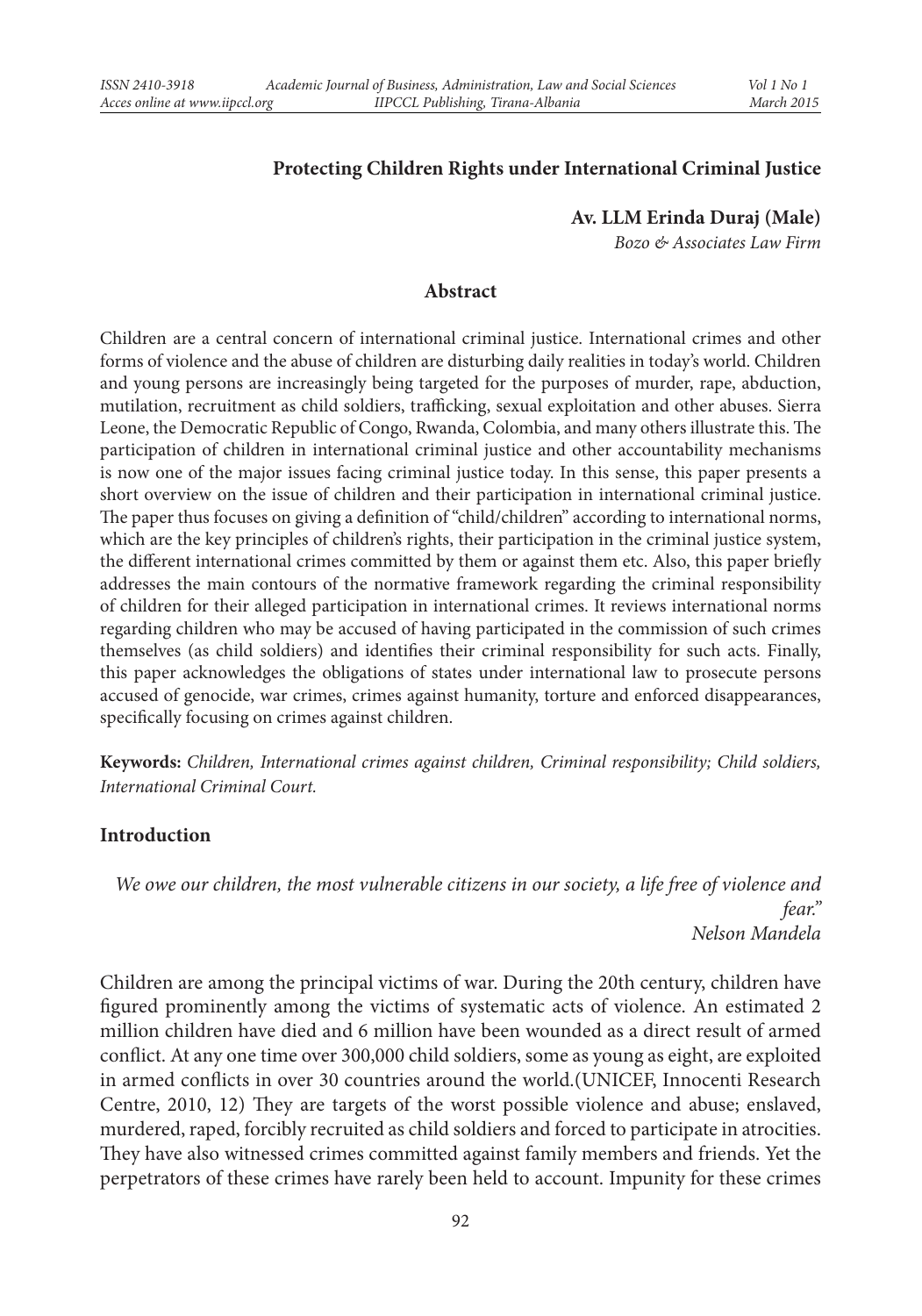adversely affects not only the individual child victim, but whole generations of children. Efforts over the last 60 years to put in place an international legal framework for safeguarding children's rights and ensuring their protection have been largely successful. The Convention<sup>1</sup> on the Rights of the Child (CRC), the most widely ratified human rights treaty in history explicitly outlines international obligations for the protection of children. In addition, States have committed themselves to protect children as part of their general undertakings to protect human rights and humanitarian principles laid down in various other international instruments. While there have been significant advances in the development of legal instruments for the realization of children's rights, much work needs to be done to ensure the implementation and enforcement of these obligations.

## **Definition of the 'child' and their principal rights**

Children are protected by a vast body of human rights and humanitarian law. The key international legal instrument for the protection of children is the Convention on the Rights of the Child (CRC). The importance of the CRC is highlighted by the fact that it includes the whole spectrum of rights, civil and political, as well as economic, social and cultural rights, adapted to the specific needs of children. The fact that the CRC has received near-universal ratification, 195 ratifications to date, means that nearly all States have made a legal commitment to uphold its provisions. This, in itself is recognition of the importance that the international community attaches to the protection of children. The CRC has made great advances in this area of law, the key being its recognition that a child is not simply a passive recipient of protection, but a human being with specific rights and responsibilities, and the ability to exercise them in a manner consistent with the child's evolving capacities. The Convention on the Rights of the Child (CRC) defines a child as "*Every human being below the age of eighteen years unless, under the law applicable to the child, majority is attained earlier*".2

The CRC sets some strict obligations with respect to this age limit, such as a prohibition on the most severe punishments, capital punishment and life imprisonment without the possibility of release, being imposed on persons under the age of 18. The Convention on the Rights of the Child provides the most extensive articulation of the international standards relating to the protection of children's rights. Participatory rights reflect the very basis of the CRC, including the right to express their views on matters that affect their lives. (Stehn, Olasolo, Gibson, 2006, para. 219-238). Thus, according to the Convention on the Right of the Child as well as other international legal norms on the protections of children's rights, some of the most fundamental and essential rights for children are: - Children shall benefit from all the human rights guarantees available to adults.

-In all actions concerning children, the best interests of the child shall be a primary consideration.

<sup>1</sup>Adopted by General Assembly Resolution 44/25 of 20 November 1989 and entered into force by 2 September 1990.

<sup>&</sup>lt;sup>2</sup>CRC, Article.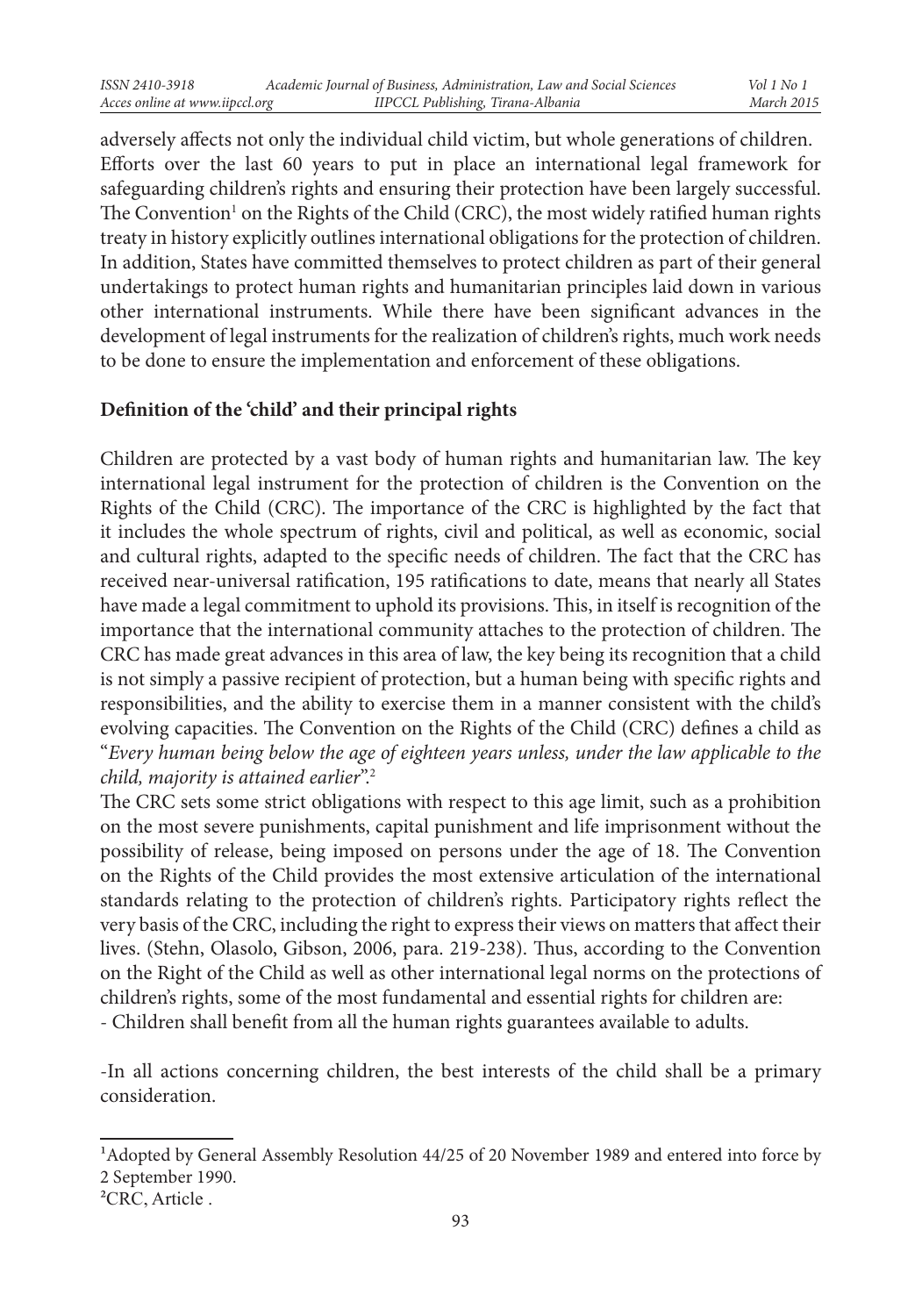-States will respect each child's rights without discrimination of any kind, irrespective of the child's or his or her parent's or legal guardian's race, color, sex, language, religion, political or other opinion, national, ethnic or social origin, property, disability, birth or other status and will take measures to ensure that all children are protected against all forms of discrimination.

-Every child has the right to express his or her views freely in all matters affecting him or her, including judicial and administrative proceedings, either directly or through an appropriate body or representative. These views shall be given due weight in accordance with the age and maturity of the child.

-Children in conflict with the law, including recidivists, have the right to be treated in ways that promote their rehabilitation and reintegration, and the child assuming a constructive role in society.

## **The International Criminal Court (ICC) and Children's Rights**

The International Criminal Court (ICC) is the world's first international permanent court with jurisdiction to judge individuals for crimes of genocide, crimes against humanity, war crimes and aggression. The Rome Statute<sup>3</sup> is a pioneering international treaty as it also provides for the participation of victims throughout the proceedings, not only as witnesses of the defense or the prosecution, but also as participants in judicial proceedings. (Schabas, 2010, 244).

Article 68(3) of the Rome Statute is the central provision related to victims' participation. It states: "(…) *where the personal interests of the victims are affected, the Court shall permit their views and concerns to be presented and considered at stages of the proceedings determined to be appropriate by the Court (…)".* Moreover, pursuant to Article 68(1) of the Statute, "*the Court shall take appropriate measures to protect the safety, physical and psychological wellbeing, dignity and privacy of victims and witnesses having regard to all relevant factors, including age, gender (…) health, and the nature of the crime, in particular…where the crime involves sexual or gender violence or violence against children".* These provisions are innovative and an advance in international criminal law, which includes a restorative mandate, that enables the victims to express their views in international criminal trials. (SáCouto, Cleary, 2005, 392) Thus, participation in the ICC is a concrete step in the fulfillment of many obligations incorporated into the Convention on the Rights of the Child (CRC) and its Protocols.

As children are increasingly the victims of atrocities, whether targeted directly, harmed as a consequence of violent attacks against their parents, or coerced to act as combatants in hostilities, this Court provides an important new mechanism for implementing existing child protection standards. Children's rights incorporated into the Rome Statute include laws punishing crimes committed against children, recognition that separate procedures

<sup>&</sup>lt;sup>3</sup>The Rome Statute of the ICC was adopted on 17 July 1998 and entered into force on 1 July 2002.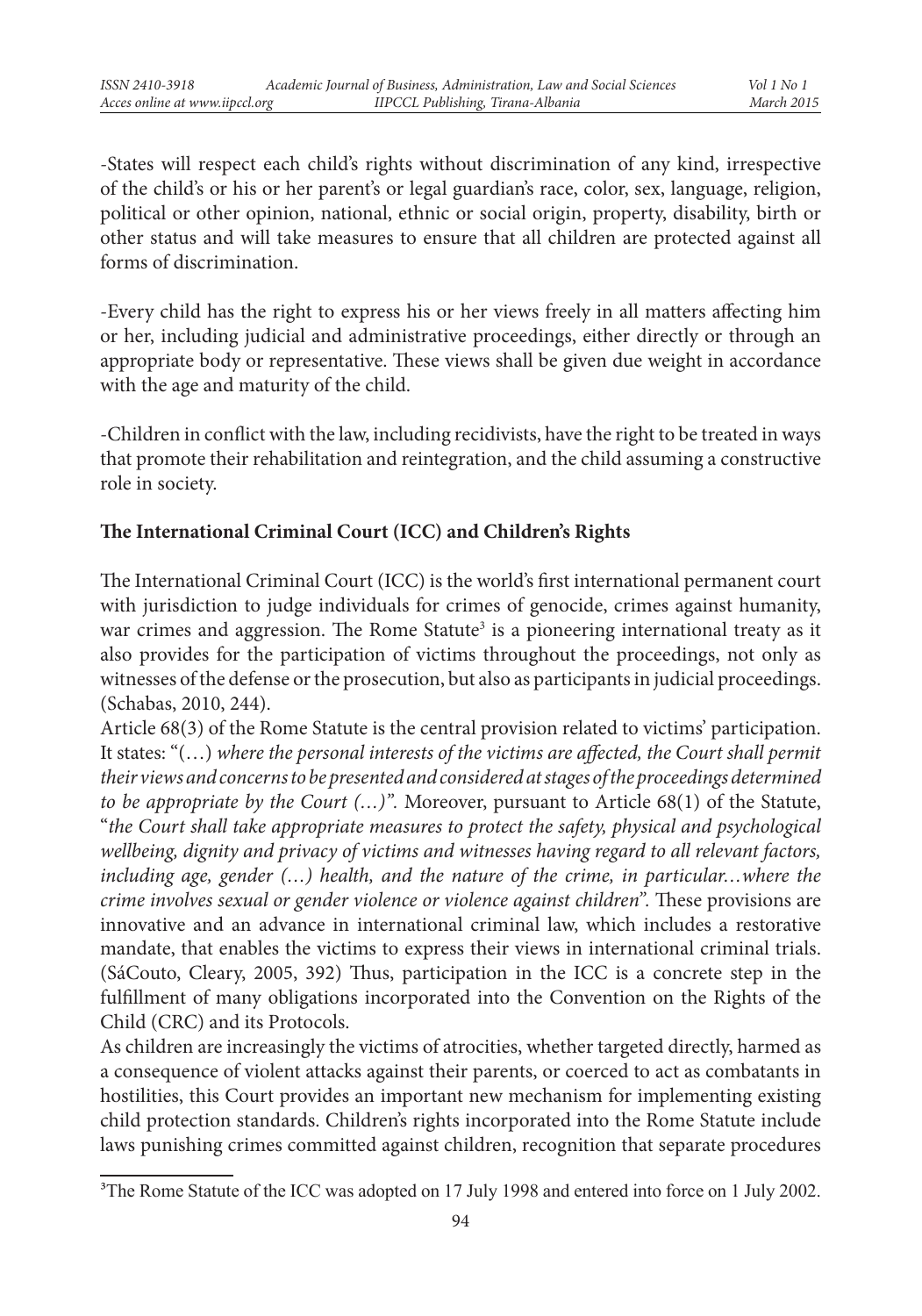are necessary to establish the criminal responsibility of children, special measures protecting children as victims and witnesses during judicial proceedings, and requirements that judicial staff have expertise on children's issues. Children can participate in the Court only as victims or witnesses:

Children as victims to crimes under international law. Children can become victims of any of the criminal acts that fall within the jurisdiction of the ICC. The ICC, *ad hoc* Tribunals, national courts and other justice mechanisms should proactively investigate and take legal action against persons who commit crimes under international law against children. The definitions for genocide, crimes against humanity and war crimes also include a number of crimes specific to children or to which children are particularly vulnerable, such as: (UNICEF Innocenti Research Centre, 2010, 14):

Genocide

- Forcible transfer of children from one group to another;
- Measures intended to prevent birth.
- Crimes against humanity
- Crimes of sexual violence, such as rape, sexual slavery, enforced prostitution and enforced sterilization.

#### War crimes

- **Intentional attacks on schools;**
- Crimes of sexual violence, such as rape, sexual slavery, enforced prostitution and enforced sterilization;
- Using starvation as a method of warfare;
- Use of children under age 15 as child soldiers

Children as witnesses to crimes under international law. Children have been direct eyewitnesses to the most serious crimes under international law. They have seen their families and neighbors massacred, witnessed torture and abuse and seen their communities destroyed. Witnessing such crimes can leave children traumatized. Appropriate support and psychosocial care need to be provided to help them recover from what they have seen and experienced. (UNICEF Innocenti Research Centre, 2010, 14)

While children's experiences of war crimes, crimes against humanity and genocide are first and foremost as victims and witnesses, children are also sometimes recruited to be active parties to those crimes. Children, mostly from poor families, may be coerced into participating in crimes, either threatened, manipulated or drugged. Forcing children to commit atrocities during an armed conflict is itself a war crime, resulting in severe psychological harm, and is a violation of their rights. Child perpetrators are thus victims of criminal policies for which adults are primarily responsible. In Sierra Leone, children were abducted and made to terrorize the civilian population, including amputating the limbs of civilians. (Blattman, Annan, 2010, 896). In Rwanda, some children directly participated in killings during the genocide.

In addition to defining crimes concerning children, the Rome Statute of the ICC and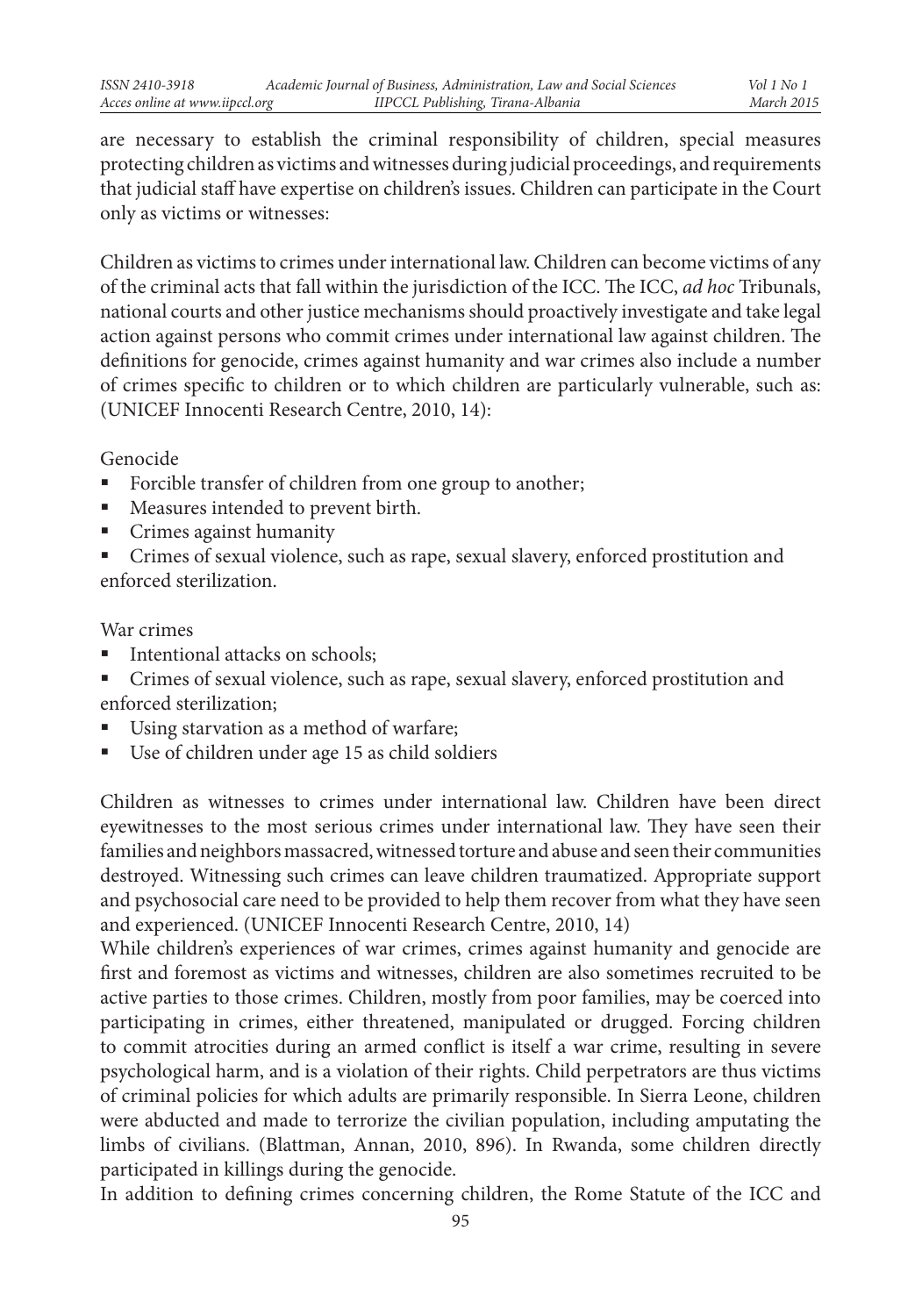the Rules of Procedure and Evidence<sup>4</sup> include special provisions for the protection of children during the investigation and prosecution of cases. For any child, the experience of giving testimony or being questioned by lawyers or investigators can be intimidating. In proceedings before the ICC, children may be asked to recall and mentally revisit horrors they have struggled to forget. There is a clear and imminent risk of re-traumatization unless child-friendly procedures are adopted and staff experienced with children and psychosocial supports are at hand. (D'Alessandra, 2014, 5). Therefore, the Rules of Procedure and Evidence provides that protective and security arrangements, counseling and other assistance to ensure the safety of witnesses and victims during investigations, trial and after the trial. These measures can include, for example, hearings *in camera*, sight-screens between the victim and the accused, pre-recorded testimonies, video conferencing or closed-circuit television, and the use of pseudonyms.

The guiding principles of the Convention on the Rights of the Child (CRC) apply with respect to children who come before judicial bodies. The following principles should therefore be reflected in procedures and measures of the ICC designed for child victims and witnesses:

- The best interest of the child should guide all policies and practices<sup>5</sup>;

- The child has a right to be heard $^6;$ 

- Physical and psychological recovery of a child victim, and social reintegration, should be promoted<sup>7</sup>.

# **Child Soldiers**

Children are widely affected by atrocities as victims and have been specifically targeted for some international crimes. Many children are the victims of armed conflicts, not only as civilians but also as soldiers. The recruitment of children for participation in an armed conflict is one of the most frequent and egregious violations targeting children. (Coalition to Stop the Use of Child Soldiers, Global Report on Child Soldiers, 2001, p.21). It is prohibited under several international conventions. Both the Special Court for Sierra Leone and the International Criminal Court have returned convictions for recruitment and use of children in combat. The Rome Statute for the International Criminal Court recognizes criminal responsibility for under-age recruitment, whether the Special Court for Sierra Leone established that such recruitment below the age of 15 years is also a crime under customary international law. Apparently, there is a consensus among states that these children should be considered primarily as victims, because they are often illegally recruited and they bear only limited, if any, responsibility if they commit such serious

5Convention on the Rights of the Child, Article 3.

<sup>4</sup>Note: The Rules of Procedure and Evidence are an instrument for the application of the Rome Statute of the International Criminal Court, to which they are subordinate in all cases. These are reproduced from the Official Records of the Assembly of States Parties to the Rome Statute of the International Criminal Court, First session, New York, 3-10 September 2002.

<sup>6</sup>Convention on the Rights of the Child, Article 12.

<sup>7</sup>Convention on the Rights of the Child, Article 39.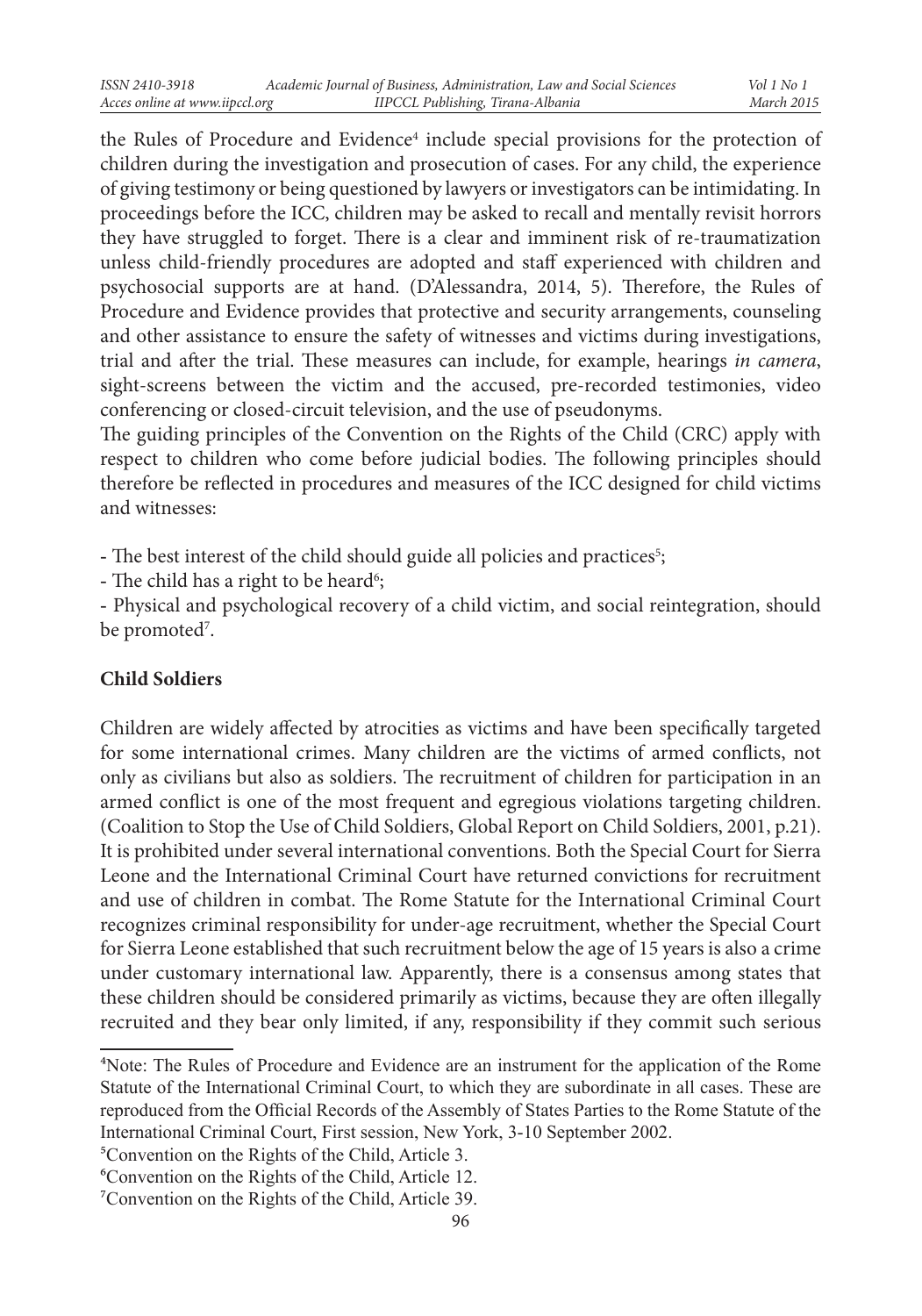crimes. (Coalition to Stop the Use of Child Soldiers, 2001, 21).

In 2007, the Paris Principles declaration, whose aim is to combat the unlawful recruitment or use of children by armed forces or armed groups, (United Nations Children Fund, The Paris Principles: 2007, http://www.unhcr.org/ cgibin/exis/vtx/refworld/ rwmain?docid=465198442) took the stand that the term child soldier refers to "*any person below eighteen years of age who is or has been associated with an armed force or armed group".* The generic language was meant not to limit the category of child soldiers to children who participate in combat, but also refers to porters, sex slaves, and others. Thus, child soldiers are any children under the age of 18 who are recruited by a state or non-state armed group and used as fighters, cooks, suicide bombers, human shields, messengers, spies, or for sexual purposes.(Gee, 2010, 5). Children who are poor, displaced from their families, have limited access to education, or live in a combat zone are more likely to be forcibly recruited. When children become soldiers, whether by their own volition or not, they are often mistreated by those that enlisted them. They are regularly attacked and drugged with the aim of inhibiting their ability to fully comprehend their actions when committing a crime.

In the last 13 years, the use of child soldiers has spread to almost every region of the world and every armed conflict. Though an exact number is impossible to define, thousands of child soldiers are illegally serving in armed conflict around the world. Given the growing number of children involved in armed conflicts, judicial norms have been established in order to protect them and limit their participation. Despite these efforts, existing legislation does not clearly limit the recognition of the guilt of child soldiers. The Declaration of the Rights of the Child of 1959 recognizes the lack of maturity and personal development of children globally. What is more, the international criminal age of responsibility has not been clearly defined, which leaves a margin for interpretation for countries and courts. Thus, courts operate in a gray area when carrying out their duties and determining who is guilty of international crimes.

The Optional Protocol to the Convention on the Rights of the Child on the Involvement of Children in Armed Conflict prohibits the compulsory recruitment of children under the age of 18 and their direct participation in hostilities. The Protocol, which entered into force on 12 February 2002, also requires States to increase the minimum age for voluntary recruitment and introduces strict safeguards for voluntary recruitment of children under the age of 18. All forms of recruitment and participation of children under the age of 18 are banned for non-State armed groups. The Protocol reflects an emerging international consensus that 18 years should be the minimum age for recruitment into armed forces and groups and for participation in hostilities.

### **Conclusions**

The Convention on the Rights of the Child (CRC) remains a key reference for the promotion of children's rights and a source of inspiration for the administration of justice and the consolidation of international justice standards and mechanisms. The convention addresses critical areas of children's lives, education and health, family life, protection from abuse, violence and exploitation, and engagement in decision-making processes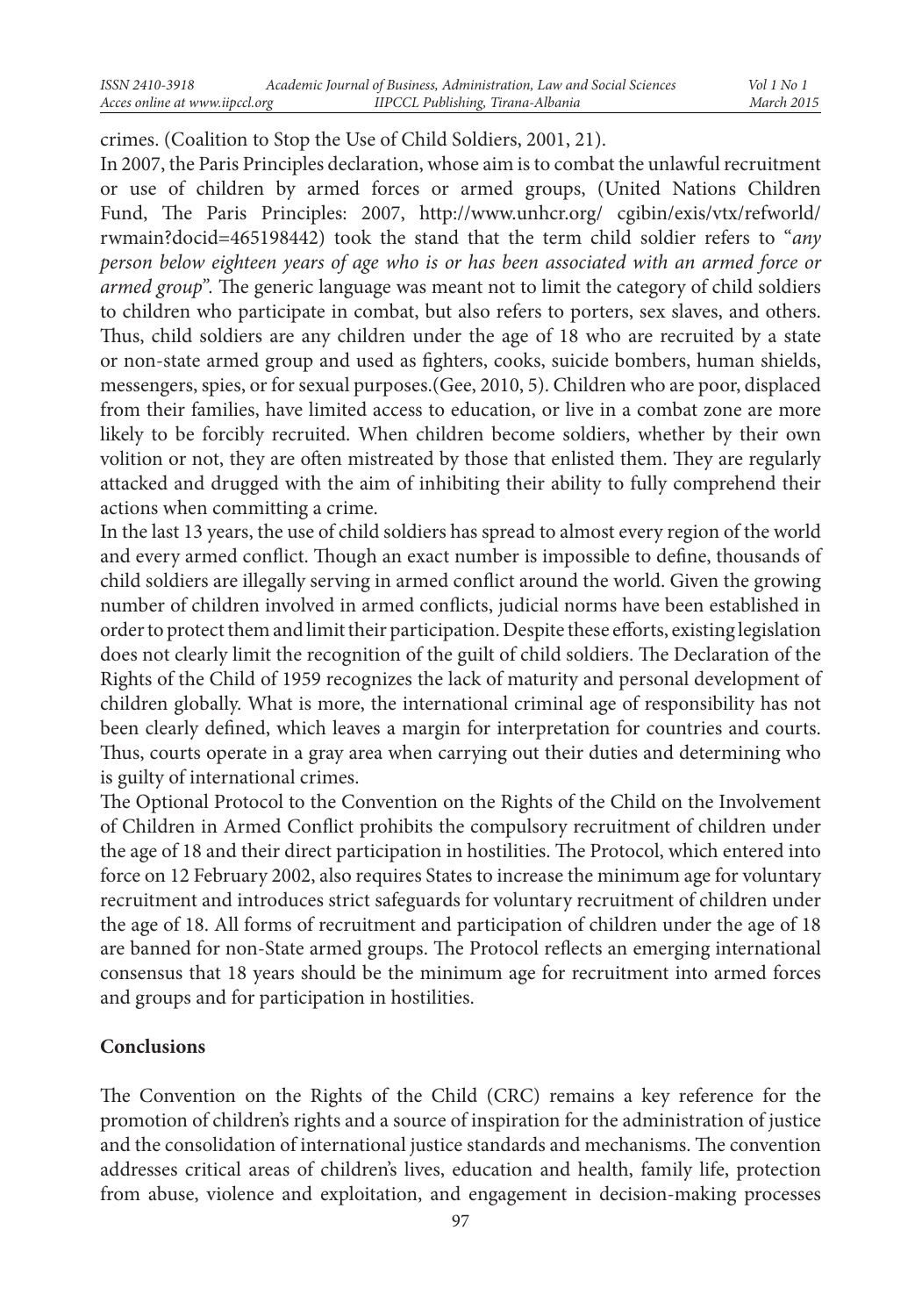within the family, the school system and community as a whole. The convention also addresses justice related questions. Under the CRC, States are obliged to protect children at all times, including during armed conflict. The principles of protection outlined in the CRC, together with other international instruments such as the Geneva Conventions and their Additional Protocols, make it clear that targeting children for genocide, war crimes or crimes against humanity is a serious violation of international law and cannot be tolerated. Children have not only been targeted as part of the civilian population, but have also been deliberately targeted specifically *because* they are children. Targeting children for extermination, torture, rape and use as sex slaves is increasingly being used by parties to a conflict as an effective means of subduing the civilian population as a whole. (United Nations Report, 2000, para. 2). For example, in the former Yugoslavia, elite snipers intentionally shot children in public places to intimidate the civilian population. In Sierra Leone, rebels amputated the arms and legs of civilians, including many children, as part of a deliberate strategy to spread terror. (UNICEF, The state of the world's children, 2002, 42) The adoption of the Rome Statute of the ICC on 17 July 1998 and thereafter its entry into force on 1 July 2002 shall be considered as a determination of each adopting state to bring to justice the perpetrators of genocide, crimes against humanity and war crimes end to end impunity for such crimes, including crimes against children. Furthermore, the United Nations Special Session on Children, through its document "*A world fit for children"* adopted in May 2002 by the General Assembly has explicitly called the accountability for crimes committed against children. Pursuant to that document, governments undertake to: *"Put an end to impunity, prosecute those responsible for genocide, crimes against humanity, and war crimes, and exclude, where feasible, these crimes from amnesty provisions and amnesty legislation, and ensure that whenever post-conflict truth and justice-seeking mechanisms are established, serious abuses involving children are addressed and that appropriate childsensitive procedures are provided".(*United Nations General Assembly Special Session on Children, 2002, para. 23)